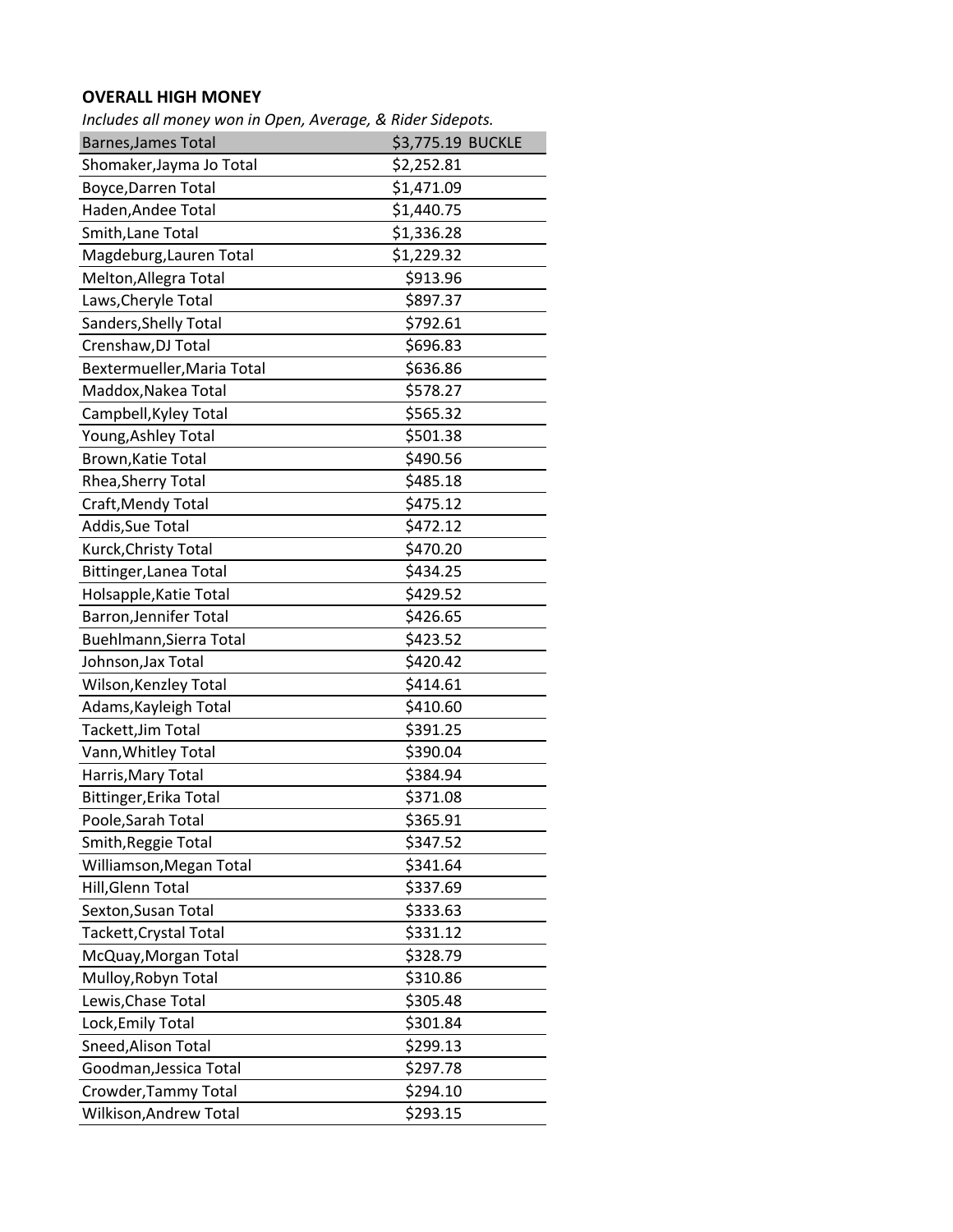| Brown, Judy Total             | \$286.50 |
|-------------------------------|----------|
| Pearce, Paula Total           | \$276.94 |
| Jantzen, Dyana Total          | \$274.89 |
| Hales, Kane Total             | \$273.73 |
| Hart, Kristy Total            | \$271.80 |
| Spencer, Tena Total           | \$267.30 |
| Fuller, Rayann Total          | \$248.66 |
| Ellis, Becky Total            | \$247.24 |
| Lewis, Vanessa Jo Total       | \$245.57 |
| Boyd, Adam Total              | \$239.22 |
| Milam, Sandie Total           | \$234.78 |
| Haley, Wesley Total           | \$225.98 |
| Ingle, Christi Total          | \$225.17 |
| Sayger, Andrew Total          | \$220.58 |
| Matthews, Taycie Total        | \$218.01 |
| Davenport, Tracy Total        | \$205.98 |
| Tichenor, Tammy Total         | \$196.23 |
| Burchfield, Alissa Total      | \$194.95 |
| Thomas, Gail Total            | \$192.08 |
| Hickman, Vivian Total         | \$185.43 |
| Whitley, Jennifer Total       | \$185.43 |
| Miller, Sable Total           | \$184.18 |
| Luck, Ashton Total            | \$183.42 |
| Weatherford, Libby Total      | \$177.15 |
| Landreth, Jessica Total       | \$166.82 |
| Owen, Debbie Total            | \$165.96 |
| Campbell, Erica Total         | \$155.34 |
| Hubbard, Nicole Total         | \$155.12 |
| Huggins, Kylee Total          | \$154.21 |
| Fuller, Terry Total           | \$149.70 |
| Parker, Kelly Total           | \$148.86 |
| Matthews, Jaylie Total        | \$148.78 |
| <b>Ballard, Leslie Total</b>  | \$133.80 |
| Ford, Bryan Total             | \$127.86 |
| Fowler, Rhonda Total          | \$127.10 |
| Alexander, Molly Total        | \$123.62 |
| <b>Bryant, Brittany Total</b> | \$119.21 |
| Dillion, Molly Total          | \$113.19 |
| Eagle, Jason Total            | \$111.80 |
| Tharp, Lindsey Total          | \$111.20 |
| Iqbal, Sana Total             | \$105.96 |
| Keith, Dara Total             | \$105.96 |
| Bradshaw, Roxanne Total       | \$102.32 |
| Elliff, Jordan Total          | \$101.76 |
| Looney, Caity Total           | \$100.42 |
| Spurlock, Samantha Total      | \$94.33  |
| Brand, Jackie Total           | \$92.72  |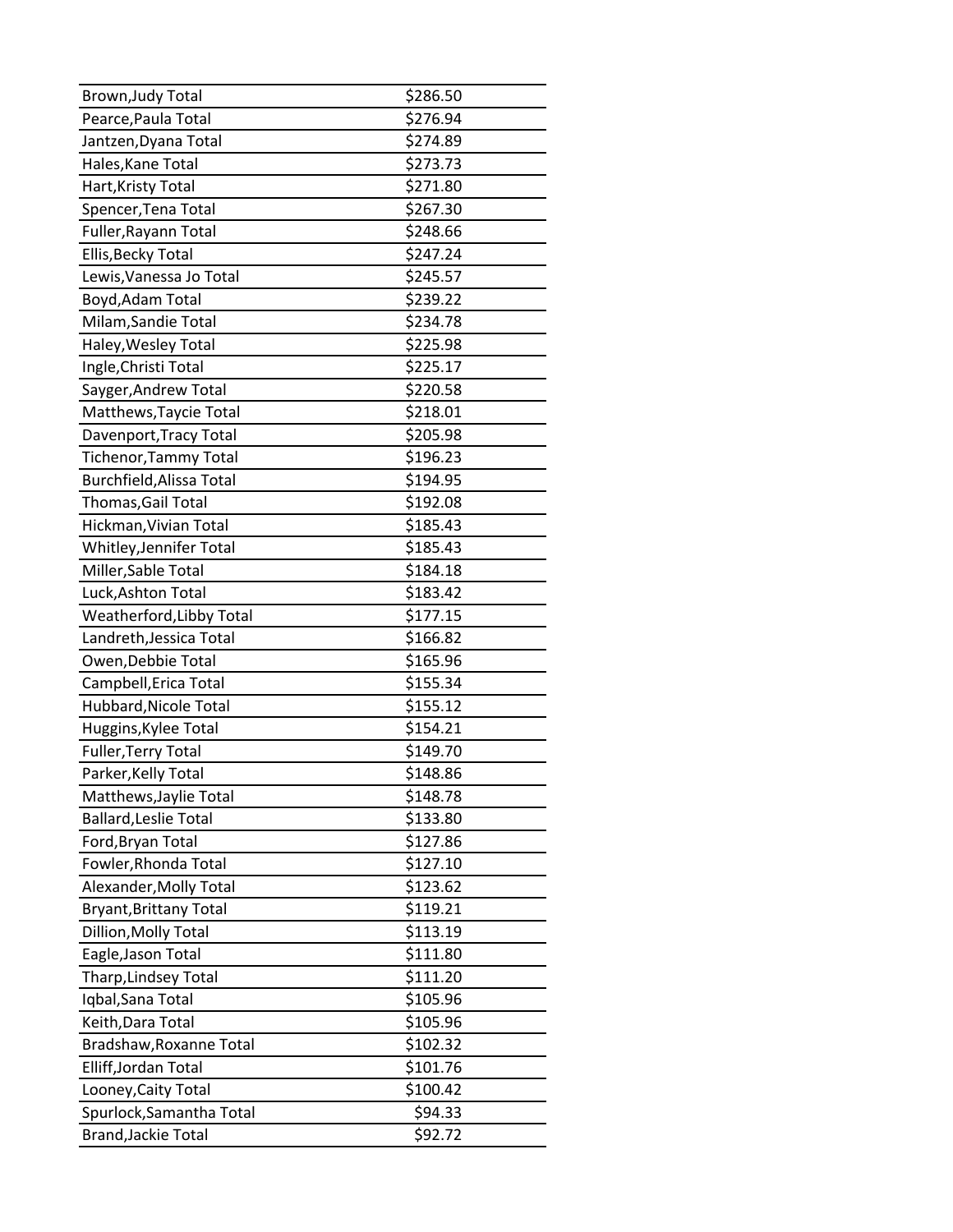| May, Mary Ann Total          | \$89.44     |
|------------------------------|-------------|
| Hill, Julie Total            | \$80.40     |
| Davis, Jody Total            | \$79.47     |
| Schneider, Kim Total         | \$77.76     |
| Williams, Marlena Total      | \$76.32     |
| Barger, Ashton Total         | \$75.46     |
| Vaughan, Corie Total         | \$70.54     |
| Arnold, Bri Total            | \$67.84     |
| Lafferty, Courtney Total     | \$67.08     |
| Ross, Kathy Total            | \$66.56     |
| Gaston, Margaret Total       | \$66.23     |
| Mayes, Kaye Total            | \$64.68     |
| Smith, Carlee Wrae Total     | \$64.32     |
| Baugh, Ashleigh Total        | \$62.40     |
| Sandborn, Jo Total           | \$59.36     |
| Mayes, Kaycee Total          | \$56.60     |
| Haynie, Lexi Total           | \$56.42     |
| Woodard, Denise              | \$56.32     |
| Toll, Mike Total             | \$53.76     |
| Sanders, Sandra Total        | \$52.46     |
| Ellis, Tonda Total           | \$51.84     |
| Oakley, Kellye Total         | \$51.84     |
| Fuller, Gracie Total         | \$50.88     |
| Kinder, Carol Total          | \$50.88     |
| Roach, Emily Total           | \$49.92     |
| <b>Toll, Cindy Total</b>     | \$45.12     |
| Adams, Madison Total         | \$42.88     |
| McCartney, Michelle Total    | \$37.73     |
| Goodson, Nikki Total         | \$36.48     |
| <b>West, Emily Total</b>     | \$33.92     |
| Yarbrough, Monica Total      | \$33.28     |
| <b>Bagwell, Connie Total</b> | \$29.68     |
| Hoose, Margaret              | \$28.16     |
| Owens, Amy Total             | \$27.36     |
| Elliff, Jayla Total          | \$26.49     |
| Ragsdale, Elisabeth Total    | \$25.92     |
| Isaacs, Debbie Total         | \$25.44     |
| Fessler, Carrie Total        | \$24.96     |
| Kerschen, Laura Total        | \$21.44     |
| Williams, Sabrina            | \$14.08     |
| Alexander, Robbin Total      | \$13.68     |
| Johnson, Allie Total         | \$12.48     |
| Williams, Charlene           | \$10.56     |
| <b>TOTAL:</b>                | \$38,932.44 |

## **YOUTH HIGH MONEY**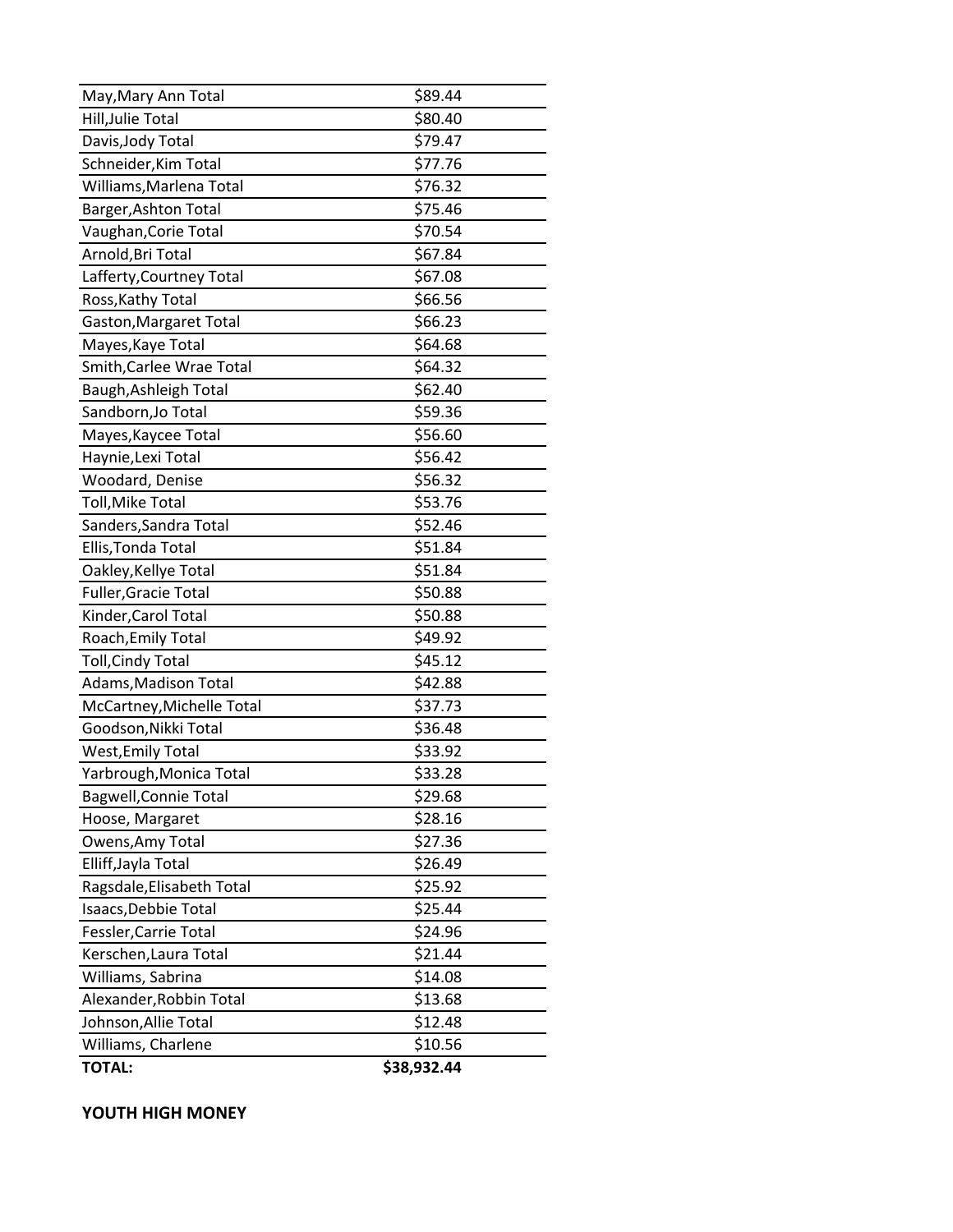*Includes all money won in Youth Sidepots.* 

| Haden, Andee Total       | \$290.00 BUCKLE |
|--------------------------|-----------------|
| Wilkison, Andrew Total   | \$153.00        |
| Melton, Allegra Total    | \$147.84        |
| Buehlmann, Sierra Total  | \$130.04        |
| Weatherford, Libby Total | \$128.64        |
| Campbell, Kyley Total    | \$112.56        |
| Elliff, Jordan Total     | \$101.76        |
| Hill, Glenn Total        | \$99.28         |
| Mulloy, Robyn Total      | \$85.76         |
| Vann, Whitley Total      | \$81.20         |
| Bittinger, Erika Total   | \$80.40         |
| Hill, Julie Total        | \$80.40         |
| Holsapple, Katie Total   | \$76.32         |
| Wilson, Kenzley Total    | \$75.04         |
| Arnold, Bri Total        | \$67.84         |
| Haley, Wesley Total      | \$67.04         |
| Smith, Carlee Wrae Total | \$64.32         |
| Baugh, Ashleigh Total    | \$62.40         |
| Brown, Katie Total       | \$59.36         |
| Fuller, Gracie Total     | \$50.88         |
| Burchfield, Alissa Total | \$48.24         |
| Matthews, Jaylie Total   | \$48.16         |
| Adams, Madison Total     | \$42.88         |
| <b>West, Emily Total</b> | \$33.92         |
| Haynie, Lexi Total       | \$32.16         |
| Looney, Caity Total      | \$24.96         |
| Tharp, Lindsey Total     | \$24.96         |
| Kerschen, Laura Total    | \$21.44         |
| Vaughan, Corie Total     | \$16.64         |
| Huggins, Kylee Total     | \$16.08         |
| Johnson, Allie Total     | \$12.48         |
| <b>TOTAL:</b>            | \$2,336.00      |

## **ADULT HIGH MONEY**

*Includes all money won in Adult sidepots.*

| <b>Barnes, James Total</b> | \$633.60 BUCKLE |
|----------------------------|-----------------|
| <b>Boyce, Darren Total</b> | \$400.32        |
| Shomaker, Jayma Jo Total   | \$381.44        |
| Crenshaw, DJ Total         | \$220.80        |
| Sneed, Alison Total        | \$153.60        |
| Sanders, Shelly Total      | \$151.20        |
| Smith, Lane Total          | \$147.84        |
| Maddox, Nakea Total        | \$145.60        |
| Craft, Mendy Total         | \$114.72        |
| Tackett, Crystal Total     | \$107.52        |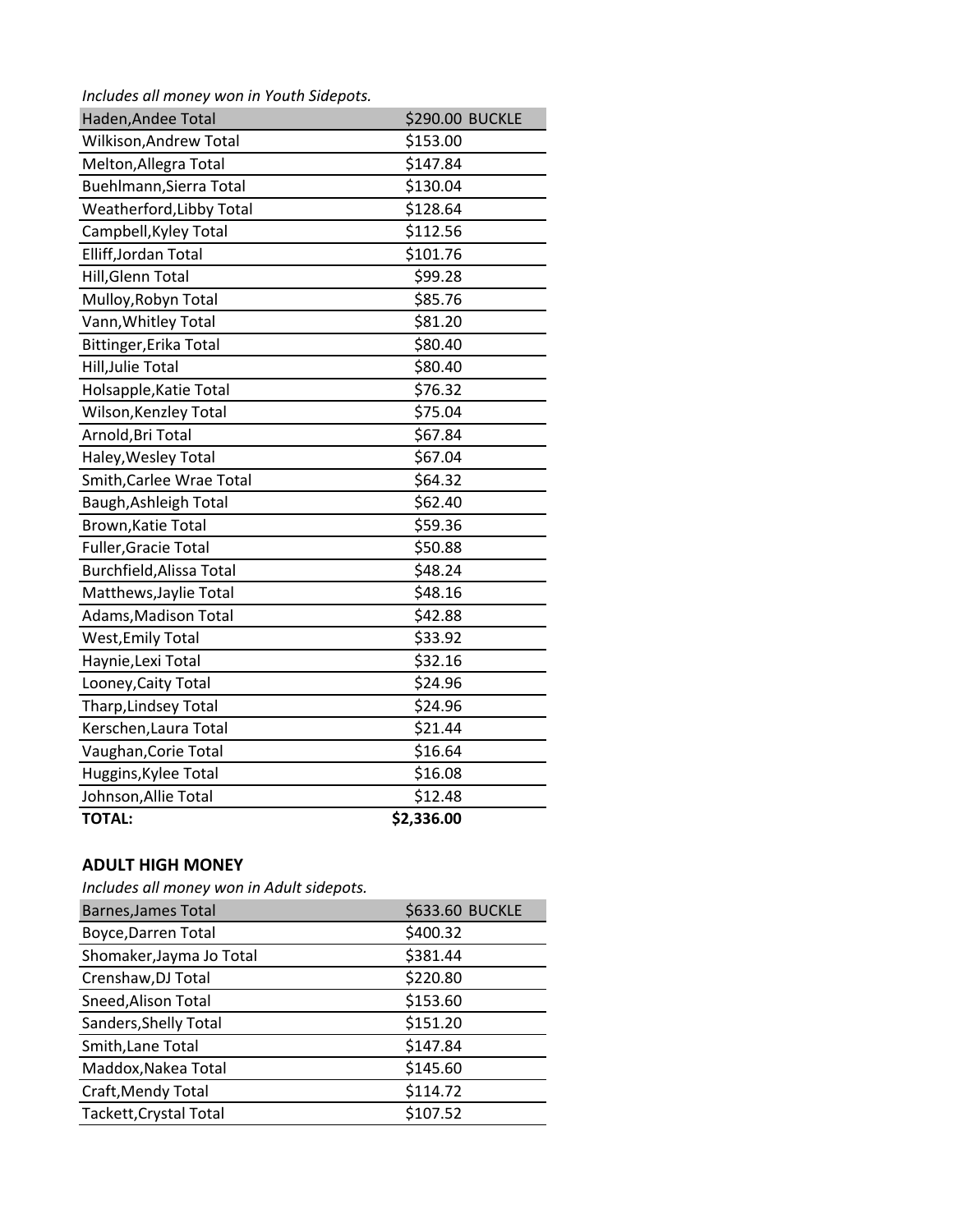| Kurck, Christy Total         | \$103.68   |
|------------------------------|------------|
| Crowder, Tammy Total         | \$99.84    |
| Young, Ashley Total          | \$90.72    |
| Luck, Ashton Total           | \$86.40    |
| Davenport, Tracy Total       | \$83.20    |
| Bittinger, Lanea Total       | \$82.08    |
| Sexton, Susan Total          | \$82.08    |
| Bextermueller, Maria Total   | \$77.76    |
| Hart, Kristy Total           | \$77.76    |
| Williams, Marlena Total      | \$76.32    |
| Ford, Bryan Total            | \$74.88    |
| Sayger, Andrew Total         | \$74.88    |
| <b>Ballard, Leslie Total</b> | \$69.12    |
| Ross, Kathy Total            | \$66.56    |
| Fuller, Rayann Total         | \$63.84    |
| Hubbard, Nicole Total        | \$62.40    |
| Lewis, Chase Total           | \$58.24    |
| Campbell, Erica Total        | \$54.72    |
| Tackett, Jim Total           | \$54.72    |
| Ellis, Tonda Total           | \$51.84    |
| Oakley, Kellye Total         | \$51.84    |
| Parker, Kelly Total          | \$51.84    |
| Roach, Emily Total           | \$49.92    |
| Landreth, Jessica Total      | \$41.04    |
| Goodson, Nikki Total         | \$36.48    |
| Yarbrough, Monica Total      | \$33.28    |
| Owens, Amy Total             | \$27.36    |
| Ragsdale, Elisabeth Total    | \$25.92    |
| Fessler, Carrie Total        | \$24.96    |
| Alexander, Robbin Total      | \$13.68    |
| <b>TOTAL:</b>                | \$4,304.00 |

## **SENIOR HIGH MONEY**

*Includes all money won in Youth Sidepots.* 

| <b>Barron, Jennifer Total</b> | <b>\$192.32 BUCKLE</b> |
|-------------------------------|------------------------|
| Thomas, Gail Total            | \$192.08               |
| Poole, Sarah Total            | \$151.04               |
| Rhea, Sherry Total            | \$148.00               |
| Laws, Cheryle Total           | \$145.60               |
| Spencer, Tena Total           | \$143.68               |
| Pearce, Paula Total           | \$120.32               |
| Harris, Mary Total            | \$118.72               |
| Smith, Reggie Total           | \$88.80                |
| Owen, Debbie Total            | \$88.32                |
| Schneider, Kim Total          | \$77.76                |
| <b>Fuller, Terry Total</b>    | \$67.84                |